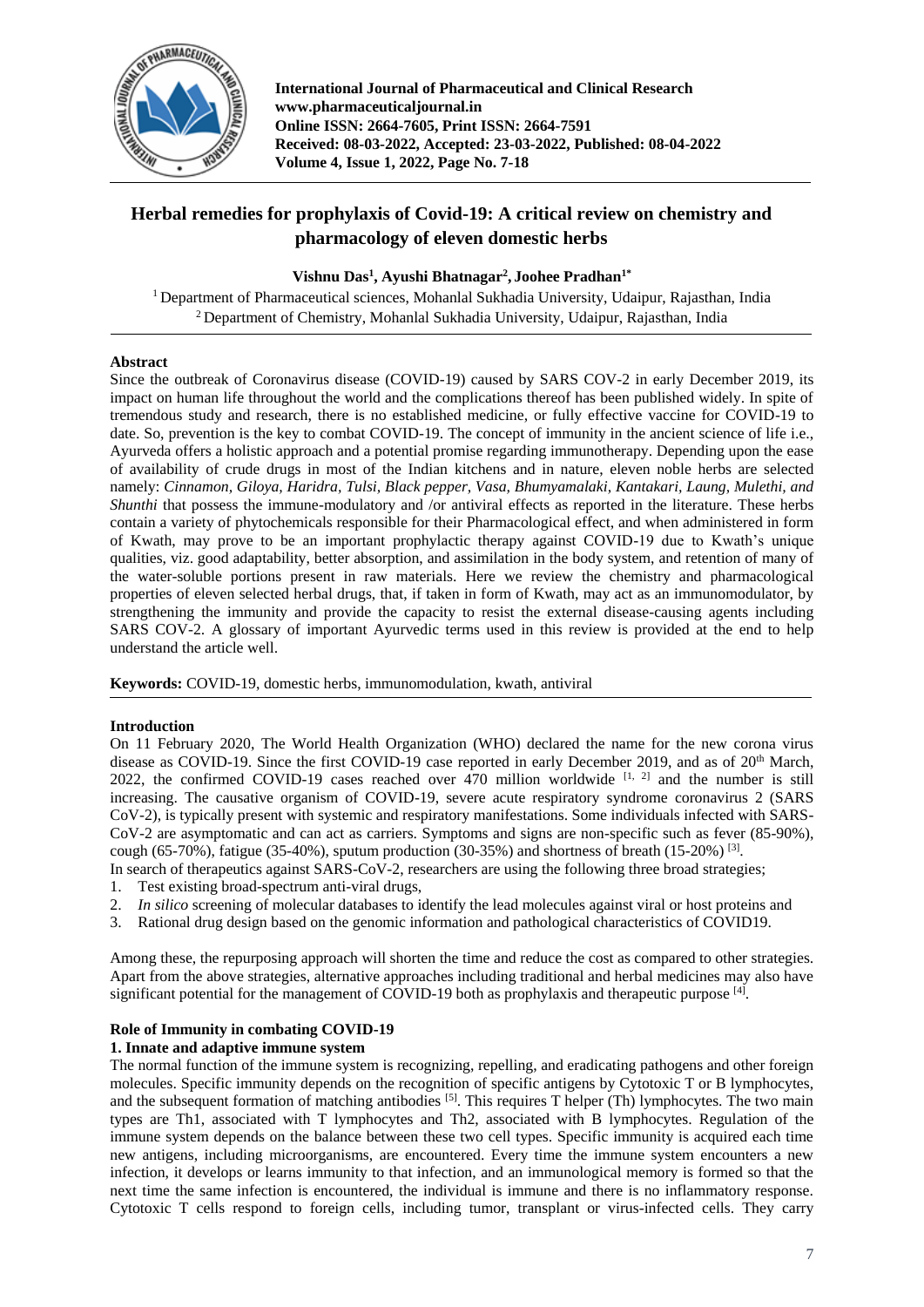receptors for recognition of intra-cellular antigens on their cell membranes [6]. B cells divide to form plasma cells that secrete antibodies into the circulation. There are five classes of antibodies and the most abundant is IgG. Antibodies are usually formed actively, but they can be transferred passively. The first exposure causes the stimulated lymphocyte clone to form memory cells. At second or subsequent exposure to the same antigen, the memory cells stimulate production of large numbers of specific, matching antibodies within hours. These rapidly bind and neutralize the pathogen, preventing the development of illness [7].





Fig 1: Immunopathogenesis of COVID-19<sup>[8]</sup>

Fig. 1 represents the schematic diagram of SARS-CoV-2 invasion and replication into host cells in step wise manner: (1) SARS-CoV-2 gain entry into the lung cells through ACE2 receptor. ACE2 receptor is expressed by different organs of the body like brain, lungs, kidney, liver and intestine. SARS-CoV-2 frequently infects these organs but the pathogenesis of SARS-CoV-2 infection initiates from lungs and cause major damage to the lungs. Lung infection starts when SARS-CoV-2 enter into type 2 alveolar cells through ACE2 receptor. (2) Virus replicates into the lung cells and induce cells to undergo pyroptosis and secrete damage associated molecular patterns (DAMPs). (3) DAMPs are recognized by adjoining epithelial cells, alveolar macrophages and endothelial cells which stimulate the secretion of various pro-inflammatory cytokines and chemokines like IL-6, IL-10, MIP1-α, MIP1-1β, MCP-1. (4) Release of theses cytokines and chemokines induce the recruitment of monocytes, macrophages and neutrophils into lungs which further secrete the proinflammatory cytokines and form the inflammatory feedback loop. (5) During SARS-CoV-2 infection immune response is dysregulated which leads to the persistent recruitment of immune cells which promote overproduction of inflammatory cytokines which cause various lung disorders like ARDS and acute lung injury. SARS-CoV-2 infection induces delayed activation of dendritic cells that cause defective T cell response. Most of the T lymphocytes in SARS-CoV-2 infection are induced to become Th1 cells. SARS-CoV-2 infection also induce delayed antibody response [8] .

### **3. Role of Antigens and Antibodies**

The key factor for COVID-19 to occur and evolve is the interaction between the virus and an individual's immune system. As medicinal plants enhance Natural Killer (NK) cell activity, inhibit activated transcription factor 2 (ATF-2), down-regulate Th17-related cytokines including RAR Related Orphan Receptor Ctranscription factor RORc, Inter lukin (IL)-17A and Th2-related cytokines including IL-5, IL-13, and IL- 6, inhibit GATA3, IL-4, IL-6, IL-1β, RORγt, IL-17A, TNF-α expression and increase the secretions of IL-10, INFγ, etc., it shows that natural products have potent immune modulatory and immune-boosting effects that may be helpful during the infection course by increasing innate immune response to infections<sup>[9]</sup>.

#### **Ayurveda Purview**

Bhaishajya Kalpana <sup>[10]</sup> (Ayurvedic Herbal Pharmaceutics) endorses the five fundamental dosage forms, namely, Swarasa (Fresh juice), Kalka (Herbal paste), Kwatha (Herbal decoction), Hima (Coldwater infusion), and Phant (Hot water infusion). Among them, Kwatha Kalpana is the most significant and widely used dosage form in Ayurvedic pharmaceutics. Decoctions also form the base of various Ayurvedic formulations such as Asava,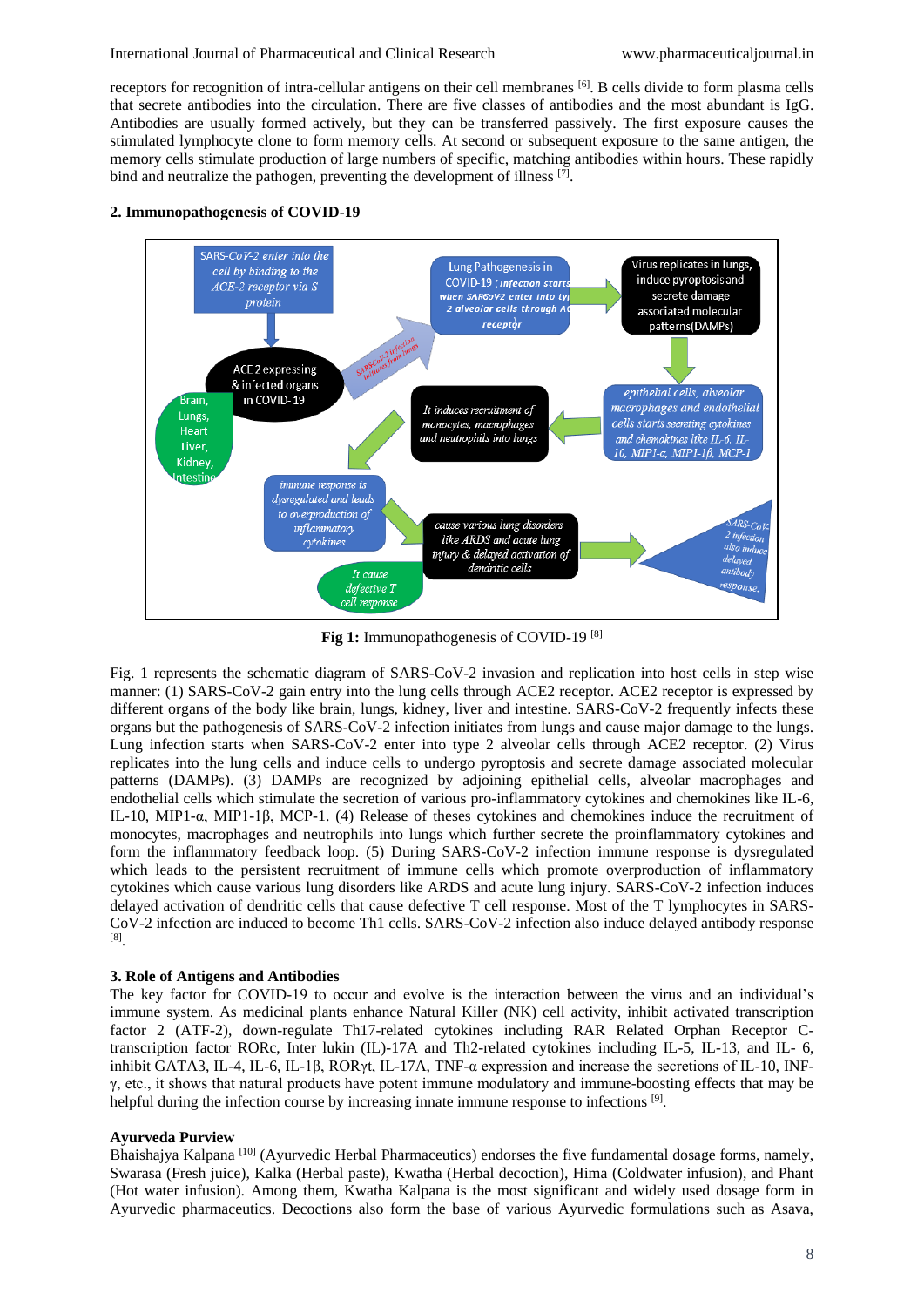Arishta, Taila, Gutika, and Avaleha in various pharmaceutical processes. It is used internally for drinking purposes, medicated enemas, and externally for eyewash [11].

Pharmaceutical factors are needed to be controlled such as vessel, temperature, the proportion of water, the particle size of crude drug, duration of heating, and quantity of Prakshepa Dravyas. The renowned eleven herbs considered in this article have been used in the traditional system of medicine for the treatment of jwar, swasa, and Kasa. Every single herb is proven as the safest drug and is being used individually for their beneficial effects.

### **1. The importance of Ayurveda in boosting the immunity**

Ayurveda, a traditional system of medicine, was originated in India more than 3000 years ago. The term *Ayurveda* is derived from the Sanskrit words ayur (life) and veda (science or knowledge). The classic Ayurveda text Charaka Samhita [12], mentioned about epidemic management and defines immunity as the ability to preventing and arresting the progression of disease for maintaining. The Ayurveda pays larger emphasis on building strength of mind and body to cope with various stressors, including infection. Similar to innate and acquired immunity, the Ayurveda concept of immunity (Bala or strength) is classified as natural (Sahaja), chronobiologic (Kalaja), and acquired (Yuktikrut). In Ayurveda several treatment options are available for enhancing immunity against respiratory illnesses, these include certain immune modulators (known as Rasayana), local and systemic intervention. Local prophylaxis measures such as herbal decoctions, consumptions of hot water, gargling with medicated water, and steam inhalation described in Ayurveda for respiratory illnesses. These interventions can be quickly implemented on large scale with the advantages of simplicity, affordability, and acceptability. This is clearly evident that such traditional measures can positively influence mental health and immune function through modulating psycho neuro immune pathways. Ayurveda has enough potential and possibilities to be employed both for the prevention and an adjunct treatment option for COVID-19.

### **2. Concept of Ayurveda**

Ayurveda emphasizes the promotion of health through the strengthening of host defences, to act as a resistive force against day-to-day physiological extremes as well as opportunistic maladies. This force to reckon with, as regards everyday wellness is termed as "Vyadhiksamatwa" [13] in Ayurveda. The concept expounds both preventive medicine aspects along with curative aspects of treatment as the self-explanatory terms "Vyadhibalavirodhitvam" and "Vyadyutpadapratibandhakatvam".

Vyadhiksamatwa has tremendous importance in the daily wellness of human beings for prevention and recovery from diseases. When etiological factors come in contact with body they try to produce disease. At the same time, body tries to resist the disease. Vyadhiksamatwa in Ayurveda is not merely immunity against a specific infectious agent or disease. Rather, it implies resistance against the loss of the integrity, proportion, and interrelationship amongst the individual's Dosas and Dhatus. Ayurveda classics described countless useful dravya, formulations, mode of conducts to enhance immunity (Bala or Vyadhiksamatwa), and they are used in combination with each other [14].

#### **Kwath: A simple and effective Ayurvedic dosage form**

Kwath/Kashaya means decoctions, it is prepared by boiling herbs in water for specific time and temperature [15]. Kwath, as immunity boosting health drink recommended by AYUSH ministry, contains *Tulsi (Ocimum sanctum), Dalchini (Cinnamomum zeylanicum), Sunthi (Zingiberofficinale)* and *Krishna Marich (Piper nigrum)*  [16]. An attempt has been made to add and review some more commonly available herbal ingredients in form of a Kwath, pertaining to its Anti-viral, Immunomodulator, Anti- inflammatory and other pharmacological effects which are involved in the prevention of covid infection from literatures and scientific publications. There is a very well-developed sub-discipline entirely devoted to drug formulations known as "Rasa-shastra and Bhaishajya Kalpana". Kwatha Kalpana is having the upper hand because of its many unique qualities, namely, easy availability of raw materials, single drug-herb decoction, good adaptability, better absorption, and assimilation in the body system, and retains many of the water-soluble portions present in raw materials.

### **1. Probable mode of action of** *Kwaths*

Rasayanas are those that bring about proper uptake, growth, and improvement of essential seven vital tissues, which ultimately increases Oja. Thus, there is a regeneration of cells and body tissues leading to increased immunity<sup>[17]</sup>.

When Rasayana (drugs of different Rasas) are taken, they are digested by Jatharagni followed by Bhutagni. During this phase Vata, Pitta and Kapha were produced along with Sara part i.e. Ahaara Rasa. This qualitative Ahaara Rasa produces pure Rasa Dhatu, which then continues the chain of production of other RaktadiDhatus with the help of respective Dhatavagni up to Oja's formation. Therefore, well-formed Dhatus keep on nourishing the body till they are taken. Rasayana drugs act at the level of Rasa by improving the nutritional value of the Poshak Rasa which helps to obtain the best quality of Dhatu and some Rasayana drugs act at the level of Agni and Stratos by improving digestion and metabolism. The Rasayana drugs possessing the Ushna, Laghu, Ruksha, and Katu, Tikta, Kashaya Rasa acts at the level of Agni, vitalizing the organic metabolism leading to an improved structural and functional pattern of Dhatus<sup>[18]</sup>.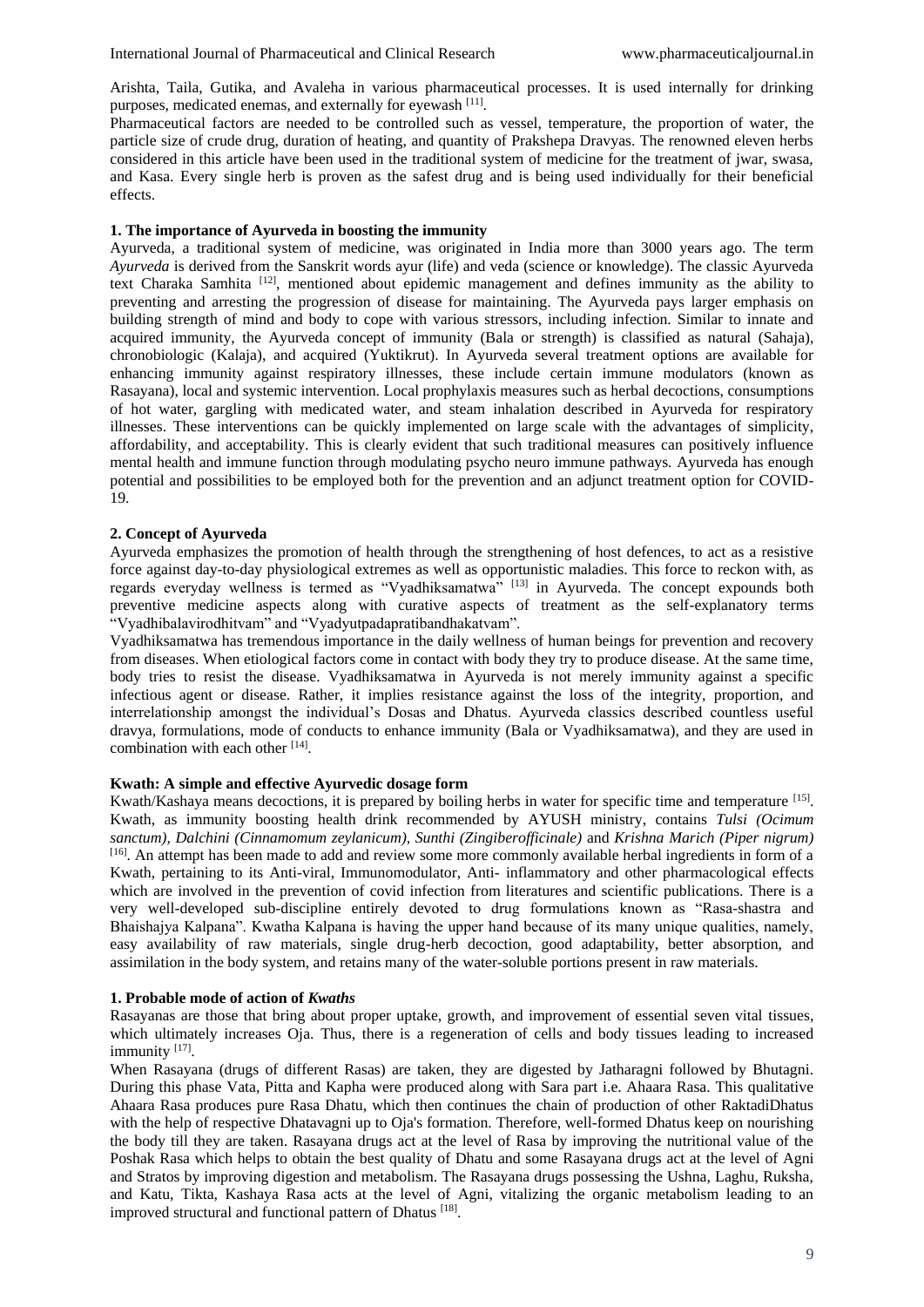According to Acharya Charaka, a person undergoing Rasayana or rejuvenation therapy attains longevity, memory, intellect, freedom from diseases. Rasayana Chikitsa boosts the Ojas (immune system). Rasayana is the one that is concerned with the immunity enhancer. Rasayana is a treatment in which the body constituents are prepared to adapt to a selective tissue endowment program. This concept in modern scientific understanding would mean the enhancement of immune responsiveness of an organism against pathogens by non-specifically activating the immune system with immunomodulatory agents of plant origin. Rasayana improves the host resistance of an individual, helping to prevent aging and diseases. Rasayana Chikitsa or rejuvenation therapy helps to promote and preserve health and longevity in the healthy and to cure disease in sick. Rasayana is helpful to increase the immunity of the person to keep him away from opportunistic diseases. The possible mechanisms by which the action of Rasayana can be interpreted with modern aspects are as follows: nutritive function, immune modulatory action, antioxidant action, anti-aging action, neuroprotective action, hemopoietic effect, etc. [19] .

### **Chemistry and Pharmacology of Eleven Domestic Herbs**

Depending upon the ease of availability of crude drugs in most of the Indian kitchens and in nature, eleven noble herbs are selected that possess the immunomodulatory and /or antiviral effects as reported in the literature cited below**.** These herbs contain a variety of phytochemicals responsible for their Pharmacological effect as mentioned in Table 1. A relevant description of selected herbs is presented in following paragraphs following the table.

|     | S. No Name of Herb | <b>Major Chemical</b><br><b>Constituents</b> | <b>Chemical Structure</b>  | <b>Reported Activity</b>                                                                                                                         |
|-----|--------------------|----------------------------------------------|----------------------------|--------------------------------------------------------------------------------------------------------------------------------------------------|
| 01. | Cinnamon           | Cinnamaldehyde                               | $\sim$                     | antioxidant, anti-<br>inflammatory,<br>antidiabetic,<br>antimicrobial, anticancer,<br>lipid-lowering, and<br>cardiovascular-disease-<br>lowering |
|     |                    | B-Caryophyllene                              |                            |                                                                                                                                                  |
|     |                    | Terpinolene                                  |                            |                                                                                                                                                  |
|     |                    | L-borneol                                    | OH                         |                                                                                                                                                  |
|     |                    | E-nerolidol                                  | H <sub>0</sub>             |                                                                                                                                                  |
| 02. | Giloya             | Glycosides Syringin                          | OH<br>OH<br>HO<br>OН<br>ŌН |                                                                                                                                                  |
|     |                    | Diterpenoid Lactone<br>(Tinosporides,        | ó.<br>O                    | Immunomodulator,<br>Vasorelaxant                                                                                                                 |

**Table 1:** Important Chemical Constituents of selected herbal drugs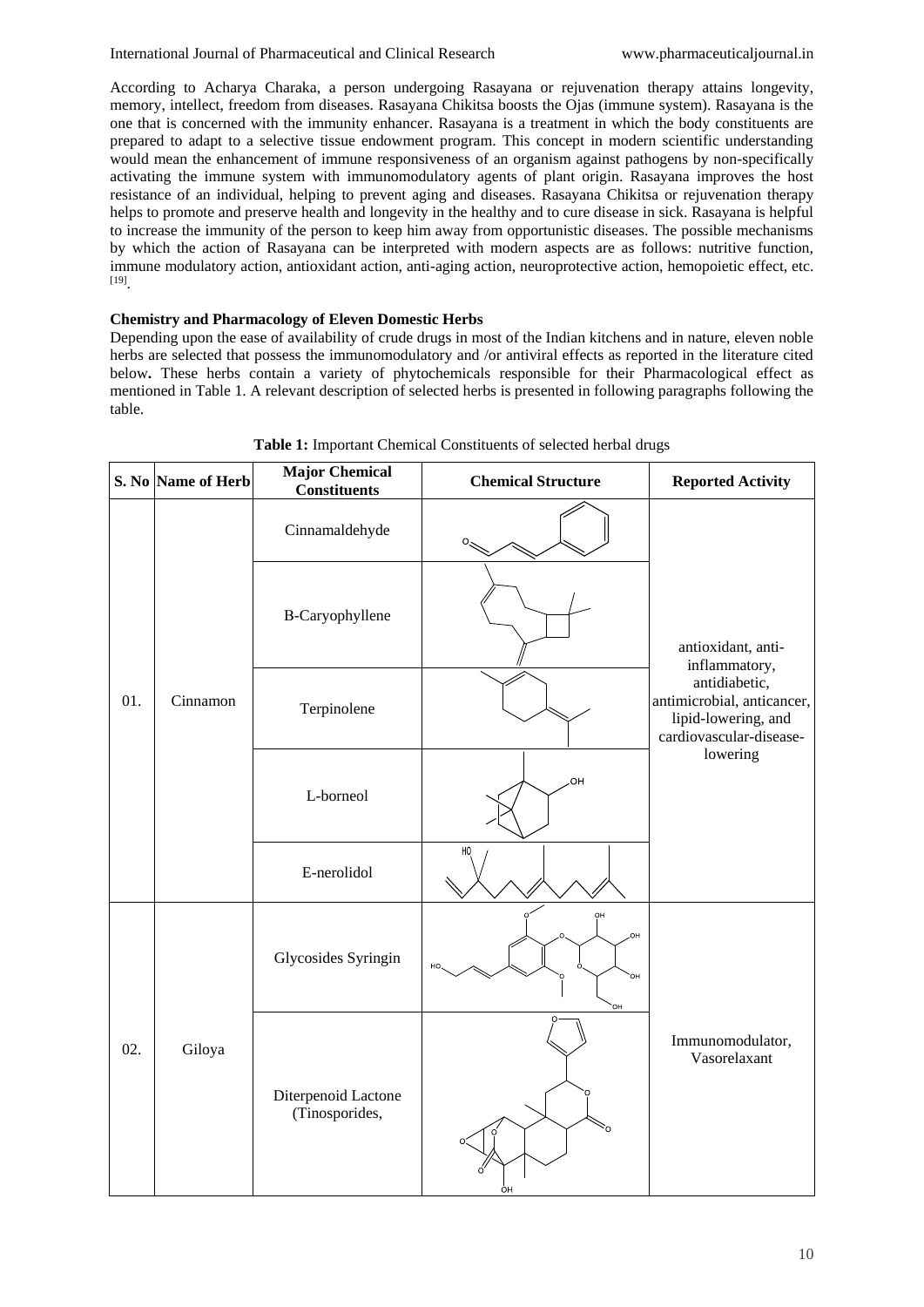|     |                     | Clerodane derivatives)                   |                                   |                                                                                              |
|-----|---------------------|------------------------------------------|-----------------------------------|----------------------------------------------------------------------------------------------|
| 03. | Haridra             | Curcumin                                 | HO <sub>.</sub><br>OН             | Anti-viral                                                                                   |
| 04. | Tulsi               | Linalool                                 | HO                                | Antiviral, Antibacterial,<br>Antioxidant                                                     |
|     |                     | eugenol                                  | HO.                               |                                                                                              |
| 05. | <b>Black pepper</b> | Piperine                                 |                                   | Immunomodulator<br>Antipyretic, anti cancer,<br>Antioxidant                                  |
| 06. | Vasa                | Vasicine                                 |                                   |                                                                                              |
|     |                     | Vasicinone                               | ÒН                                | Bronchitis, anti-<br>tussive, Bronchodialator                                                |
| 07. | Bhumyamalaki        | Gallic acid                              | O<br>HO.<br><b>OH</b><br>HO<br>ÒН | Antioxidant,<br>Immunomodulator,<br>Anticancer,<br>Antiviral(ellagic acid),<br>Antibacterial |
|     |                     | Steroidal alkaloid<br>Solasodine         | HN<br>HO <sub>1</sub>             |                                                                                              |
| 08. | Kantakari           | Coumarins                                | OH<br>ō                           | Antipyretic,<br>Antiasthmatic, Anti-<br>inflammatory,<br>Anthelmintic                        |
|     |                     | Flavonoids,<br>Glycoalkaloid(Khasianine) | OH<br>HO                          |                                                                                              |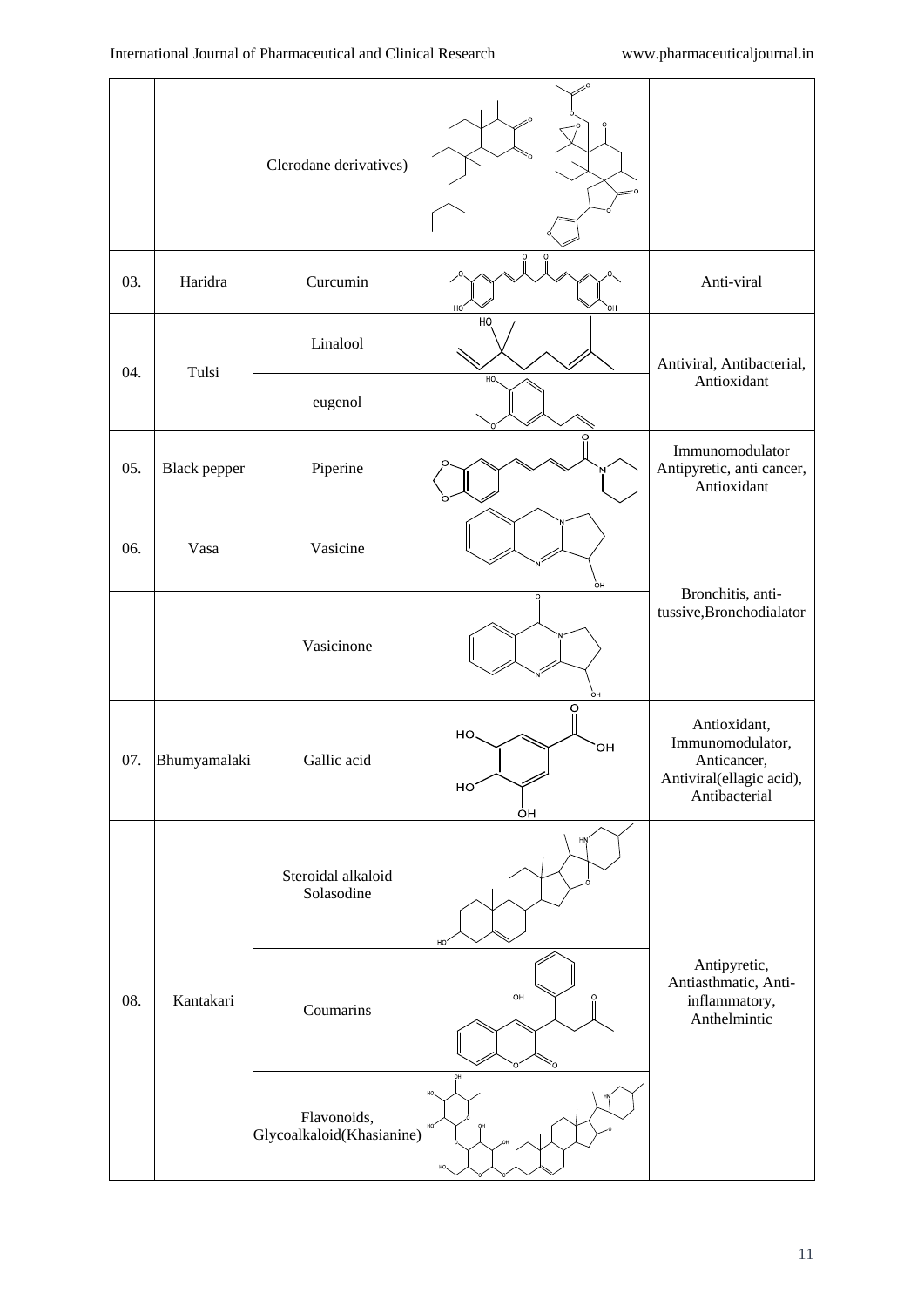|        |         | Volatile oil<br>Eugenol | HO.<br>Ō                           |                                                                                 |
|--------|---------|-------------------------|------------------------------------|---------------------------------------------------------------------------------|
| 09.    | Laung   | eugenyl acetate         | Ò.<br>O<br>O                       | Antioxidant, Antiviral,<br>Antimicrobial, Anti<br>$\operatorname{inflammatory}$ |
|        |         | beta Caryophyllene      |                                    |                                                                                 |
| 10.    | Mulethi | Glycyrrhizin,           | HO.<br>OH<br>ŌН<br>OН<br>HC<br>HO, | Antiviral,<br>Immunomodulator                                                   |
|        |         | Liquoritin              |                                    |                                                                                 |
| $11\,$ | Shunthi | Nevirapine              | HN                                 |                                                                                 |
|        |         | Beta sitosterol         | $\prime$<br>HO'                    | Anti-inflammatory, Anti -<br>Thrombotic, Antibacterial                          |
|        |         | 6-shogaol               | HO.                                |                                                                                 |
|        |         | Gingerdione             |                                    |                                                                                 |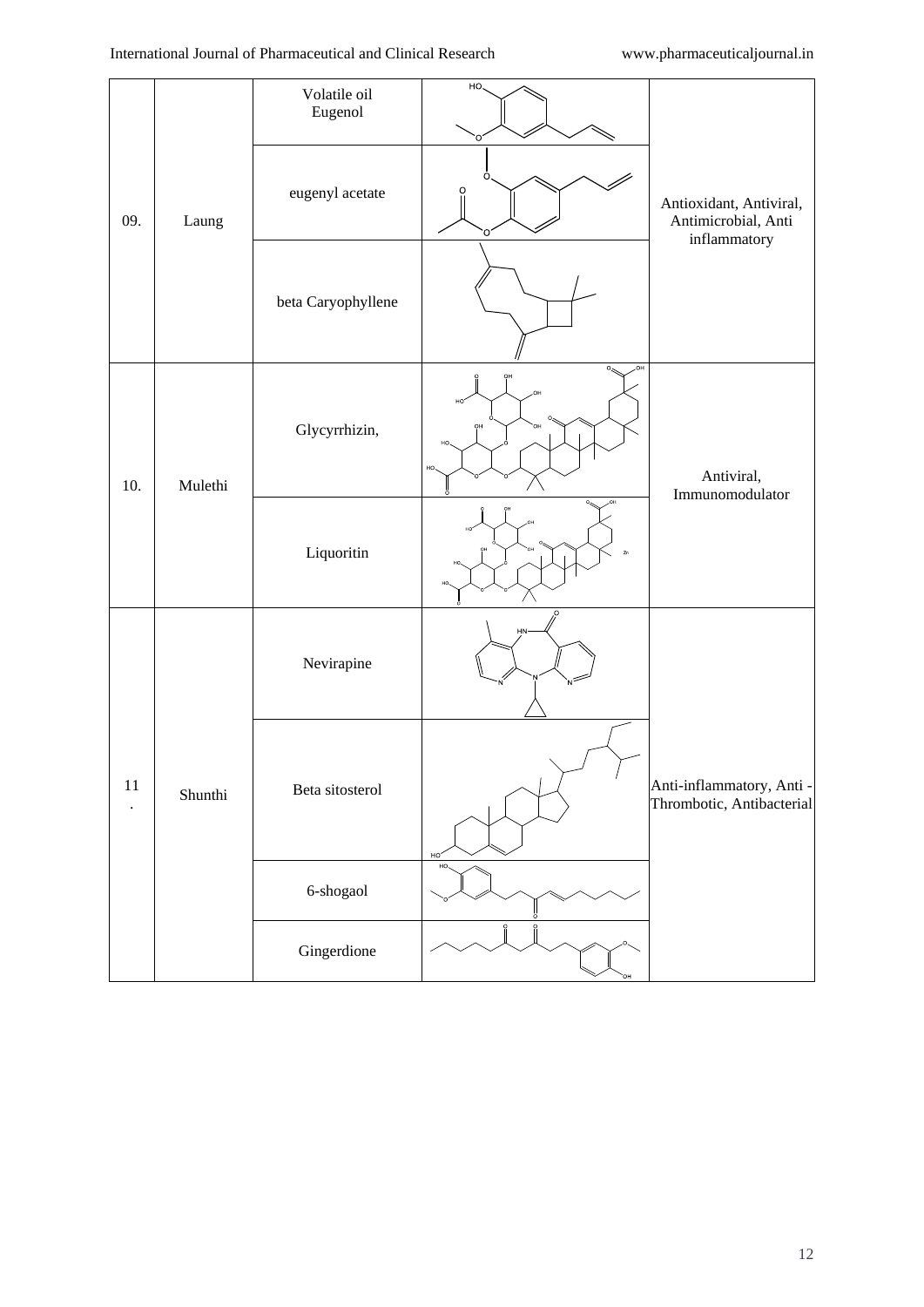



#### **1. Cinnamon**

Cinnamon or *Cinnamomum verum* belongs to the family of *Lauraceae* (Domestic name: Dalchini) Cinnamon is dried inner bark, is brown in colour and has a delicately fragrant aroma and a warm sweet flavour. The colour of cinnamon is a uniform light brown to pale tan. Cinnamon quills are ground to an aromatic powder  $^{[20]}$ .

**Immunomodulatory effect:** It is a potent immune system booster and is used in various ailments like flu, indigestion, edema, cough, etc. [21]. Cinnamon at high dose (100 mg/kg) showed immune-stimulant activity as it significantly increased the phagocytic index, serum immunoglobulin levels and antibody titer and decreased the percentage reductions in neutrophil count  $[22]$ . The studies also suggest that cinnamaldehyde can act as a strong regulator of monocyte/macrophage-mediated immune responses by inhibition of PI3K, PDK1 and NF-κB activation of signaling components  $[19, 20]$ 

**Anti-viral properties:** Another prominent health benefit ofcinnamon is its ability to relieve cold and soothe sore throat. It is rich in antioxidant polyphenols and pro-anthocyanidins that boost your immunity naturally. It is also packed with antiviral, antibacterial and antifungal properties [23].

### **2. Giloya**

Giloya or *Tinospora Cordifolia* belongs to the family of *Menispermaceae* (Domestic name: *guduchi*). Giloya is a herbaceous vine with heart-shaped leaves and red fruit. A variety of active components derived from the plant like alkaloids, steroids, di-terpenoid lactones, aliphatic, and glycosides have been isolated from the different parts of the plant body, including root, stem, and whole plant  $[24]$ .

**Immunomodulatory effect:** *T. cordifolia* is well known for its immunomodulatory response. A large variety of compounds which are responsible for immunomodulatory and cytotoxic effects are 11- hydroxymuskatone, Nmethyle-2-pyrrolidone, N-formylannonain, cordifolioside A, magnoflorine, tinocordioside and syringing. These natural compounds have been reported to improve the phagocytic activity of macrophages, enhancement in nitric acid production by stimulation of splenocyte, and production of reactive oxygen species (ROS) in human neutrophil cells [25].

**Antiviral properties:** *T cordifolia* provided significant relief from sneezing, nasal discharge, nasal obstruction, and nasal pruritus compared with placebo with compatible improvements on assesment of the nasal smears and nasal mucosa<sup>[26]</sup>.

### **3. Haridra**

Haridra (turmeric) or *Curcuma longa* belongs to the family *Zingiberaceae* (Domestic name: *haldi*) Turmeric is perennial rhizomatous herbaceous plant, yellow to orange cylindrical, aromatic rhizomes are used for various purposes. Haridra has antioxidant, anti-inflammatory, antiviral, and antifungal actions. The active constituents of Haridra are the flavonoid (diferuloylmethane), diarylheptanoid (curcumin), and various volatile oils, including turmerone, atlantone, and zingiberene. Other constituents include sugars, proteins, and resins [27].

**Immunomodulatory effect:** Curcumin could greatly affect both the innate and adaptive arms of immunity through modulating immune cells' function including neutrophils, macrophages, monocytes, natural killer cells (NK cells), dendritic cells (DCs), T cells, and B cells. The inhibitory effect of curcumin on other immune cells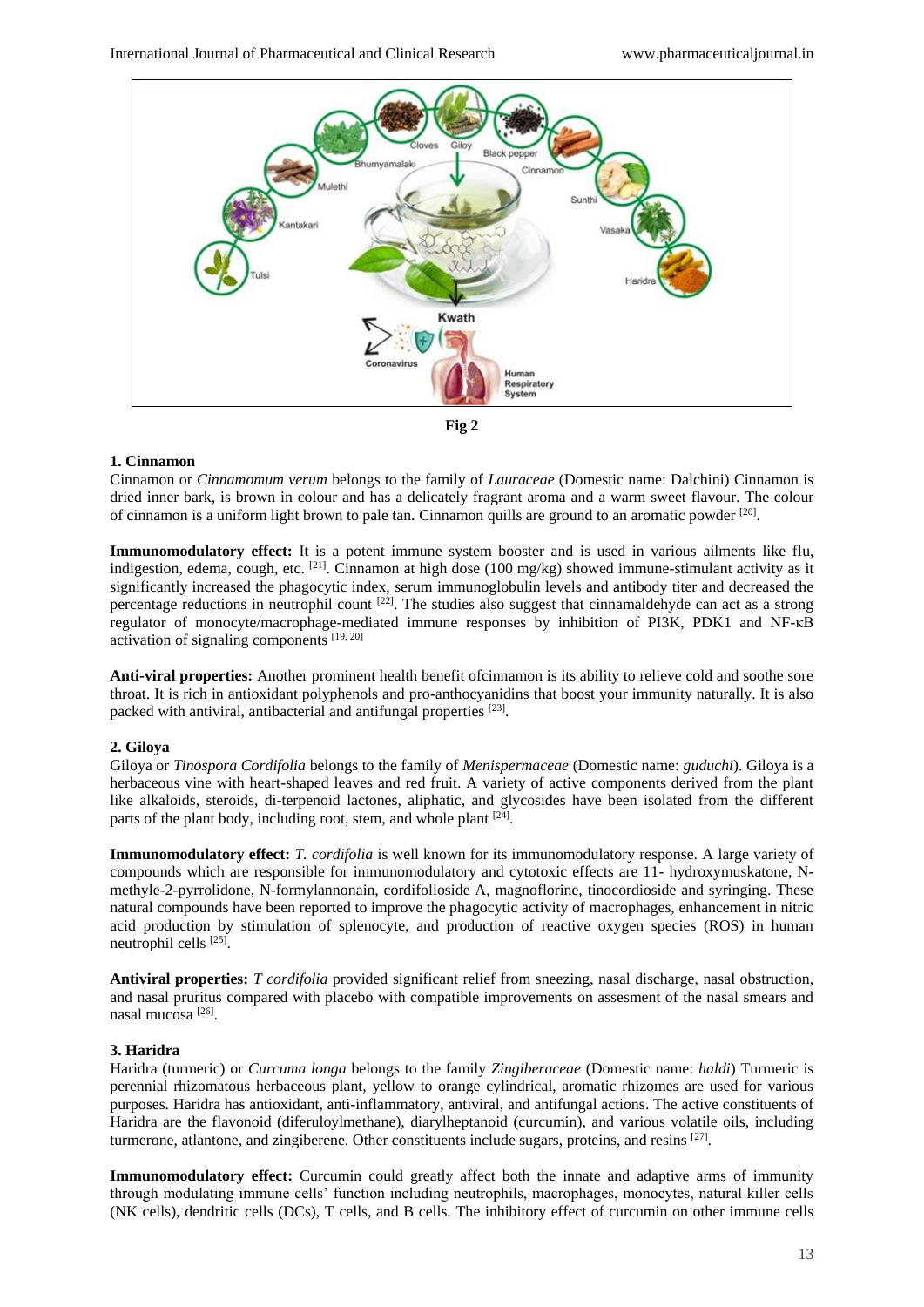proliferation has also become evident. Studies have shown that curcumin has suppressive effects on the proliferation of B-cell lymphoma cells. This function of curcumin followed a dose- and time-dependent pattern. A pathway through which curcumin may exert its suppressive effects on macrophages has been suggested to be NF- $\kappa$ B signaling pathway as it has been observed that this compound diminishes macrophage activation and influenza virus induced-lung inflammation by inhibiting NF-κB pathway<sup>[28]</sup>.

**Antiviral properties:** Curcumin's antiviral activities can also be evidenced by its ability to regulate various molecular targets that contribute to various cellular events, such as transcription regulation, and the activation of cellular signaling pathways. Curcumin's role in targeting various cellular pathways, further inhibiting the growth, and replication of viruses makes it an ideal candidate as an anti-viral drug. Curcumin binds and inhibits the target receptors including SARS-CoV-2 protease, spike glycoprotein-RBD, and PD-ACE2, which are involved in virus infection<sup>[29]</sup>.

### **4. Tulsi**

Tulsi or *Ocimum tenuiflorum* belongs to the family *Lamiacea*. (Domestic name: *Tulsi)*.

It is small, perennial shrub. The leaves of green or purple and the fruit is nutlet and produces several seeds. The herb is beneficial within the treatment of system disorder. A decoction of the leaves, with honey and ginger is a good remedy for respiratory disease, asthma, influenza, cough and cold <a>[30]</a>.

**Immunomodulatory effect:** Consumption of Tulsi leaf on empty stomach increases immunity. Tulsi is used for immune-based therapies mainly for treating diseases, control of ecto-and endo-parasites, fertility enhancement, bone setting, and poor mothering management <sup>[31]</sup>. It also shows immune-modulatory effects such as modulation of cytokine secretion, histamine release, immunoglobulin secretion, class switching, cellular co-receptor expression, lymphocyte expression, and phagocytosis <sup>[32]</sup>. Tulsi, by enhancing immune response boost the defense mechanism against the infection.

**Antiviral properties:** Tulsi is highly useful in treatment of respiratory disorders. This aromatic plant supports the removal of phlegm and catarrhal matter from the bronchial tube. The essential oils extracted from Tulsi leaves also possess anti-fungal and anti-viral activity [33]. Extracts and selected purified components of tulsi showed a broad spectrum of anti-DNA and RNA virus activities also. Three phytochemical compounds of tulsi, namely, vicenin, sorientin 4'-O-glucoside 2"-O-p-hydroxy-benzoagte, and ursolic acid showed inhibition of main protease of SARS-CoV-2 in a molecular docking study [34].

## **5. Black pepper**

Black pepper or *Piper nigrum* belongs to the family *Piperaceae*. (Domestic name: kali mirchi or marich). Black pepper is a flowering vine grown for its fruits which are small round hardened black berries.

**Immunomodulatory effects:** The effect of piperine to B cell functioning and on the humoral immune response to T-un/dependent antigens, it was found that, in vitro, it inhibits proliferative response induced by lipopolysaccharide (LPS) and immunoglobulin α-IgM antibody. Also, piperine resulted in inhibition of IgM antibody secretion<sup>[35]</sup>.

The extract and its constituents like piperine, regulate the balance of the cytokines production of Th1, Th2, Th17, and Treg cells, reduce the accumulation of inflammatory cells, inhibit the expressions of GATA3, IL-4, IL-6, IL-1b, RORgt, IL-17A and TNF-a, increase INF-g and IL-10 secretions in BALF (Broncho-alveolar lavage fluid) and increase macrophage activation and T and B cell proliferation  $[19]$ .

**Antiviral properties**: *Piper nigrum* also possess anti-viral activity due to the presence of alkaloids. According to molecular docking based study, it has been found that piperine could inhibit methyltransferase of Dengue virus and VP35 interferon inhibitory domain of Ebola virus comparative to commercial antiviral [28].

In Ayurvedic practices, pepper is added to tonics for treating cold and cough. Pepper also provides relief from sinusitis and nasal congestion. It has an expectorant property that helps break up the mucus and phlegm depositions in the respiratory tract <sup>[36]</sup>. Its natural irritant quality helps you expel these loosened materials through the act of sneezing or coughing, which eliminates the material from the body and helps you recover from infection or illness that caused the deposition in the first place. Pepper is a good treatment for respiratory conditions due to its properties as an expectorant, as well as its strong anti-inflammatory properties [37].

#### **6. Bhumyamalaki**

Bhumyamalaki or *Phyllanthus amarus* belongs to the family *Euphorbiaceae*. (Domestic name: *bhuiamla* or *jungle amla).*

The plant appears to be miniature amla tree, It's a perennial herb with small leaflets and yellow flower. It has many tiny mustard –seed-sized fruits on its stem. Recently, the plant is gaining momentum because of its novel antiviral activity against Hepatitis-B, Hepatitis-A, jaundic, intestinal infection, diabetes, astringent, stomachic, diuretic, febrifugal and antiseptic properties etc. [38].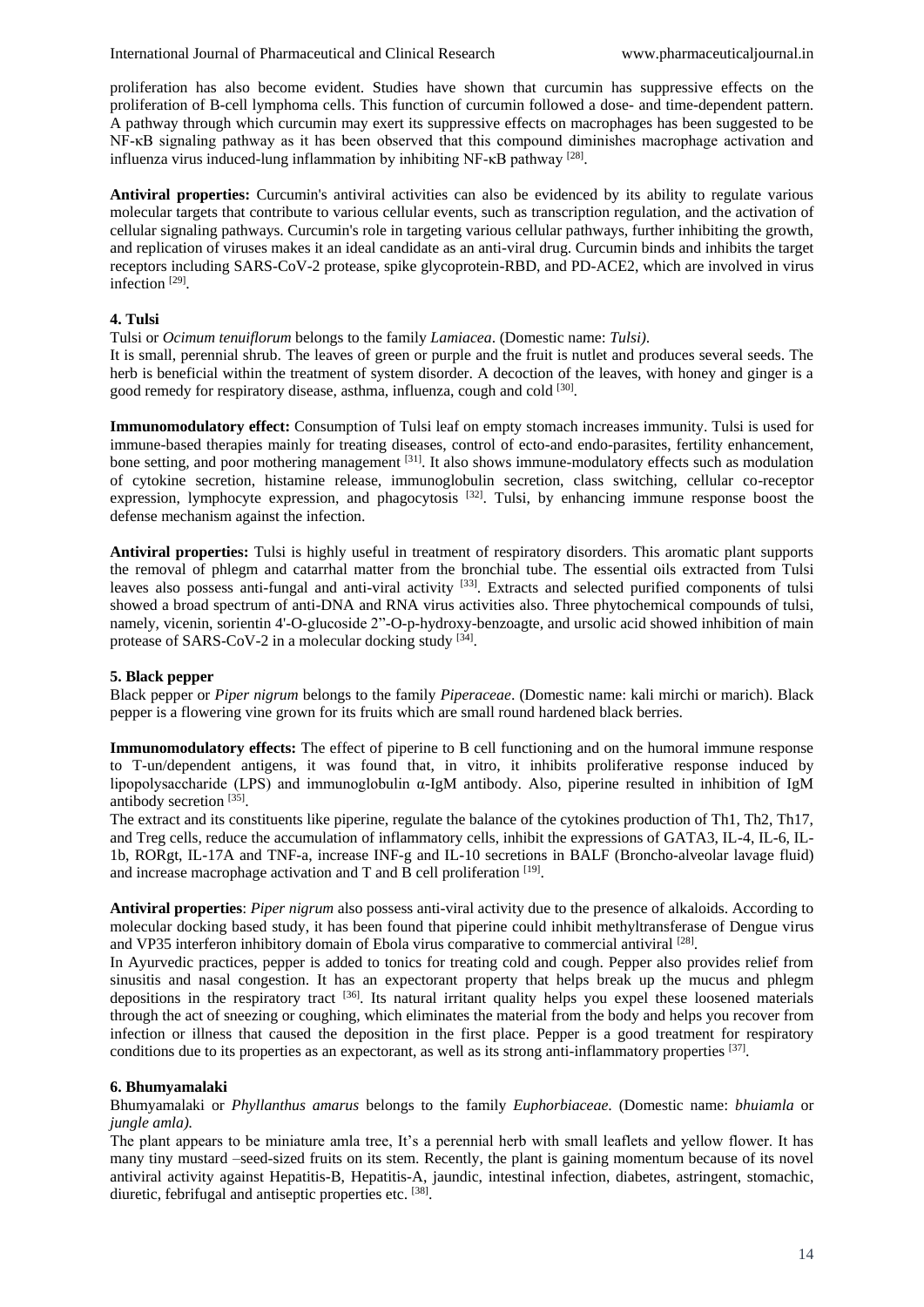### **7. Kantakari**

Kantakari or *Solanum xanthocarpum* belongs to the family *Solanaceae.* (Domestic name: chotikateri, rigni). It is prickly diffused, bright green perennial herb with bluish –violet colour flowers and yellowish or white berry fruit. Whole herbs including roots and berries are medicinally useful.

The fruit of *Solanum xanthocarpum* is known for several medicinal uses such as anthelmintic, antipyretic, antiinflammatory, antitumor, cytotoxic activities**,** antiasthmatic, antispasmodic and hypotensive [39]. Juice of fruit of *Solanum xanthocarpum* is used in sore throats and rheumatism. Kantakari is mainly known for its shwasahara, kasahara, jwarahara property in different dosage form virginianum L. herb is useful in cough, chest pain, against vomiting, hair fall, leprosy, itching scabies, skin diseases and cardiac diseases associated with edema<sup>[40]</sup>.

#### **8. Laung**

Laung or *Syzygium arometicum* belongs to the family *Myrtaceae* (Domestic name: laung).

These are aromatic flower buds. They are brownish, rough, and irregularly wrinkled longitudinally with short fracture and dry, woody texture. The oil extracted from clove, has numerous medicinal properties. It is essential in the manufacturing of Indian Ayurvedic medicine and Chinese medicine. It is also used in dentistry when the clove oil is used for dental emergencies as anodyne. In addition, cloves also possess certain other medicinal properties such as anti-mutagenic, anti-inflammatory, antioxidant etc. Clove oils are also used in the production of antibiotics for its antimicrobial properties [41].

**Antioxidant property**: Eugenol present in clove possesses strong antioxidant activity, which is comparable to the activities of the synthetic antioxidant, BHA (butylated hydroxyl anisole) and Pyrogallol**.** Clove has the highest capacity to give off hydrogen and reduce lipid peroxidation. With respect to the lipid peroxidation, the inhibitory activity of clove oil determined using a linolenic acid emulsion system indicated a higher antioxidant activity than the standard BHT (Butylated hydroxyl toluene) [42].

**Antiviral properties**: The main bioactive component of clove is Eugenol. The inhibitory action of eugenin is on the viral DNA synthesis by acting as a selective inhibitor of the HSV-1 DNA polymerase and eugenol on viral replication and reducing infection [28].

#### **9. Mulethi (Liquorice)**

Liquorice or *Glycyrrhiza glabra* belongs to the family *Leguminosae* (Domestic name: Mulethi). Liquorice consists of peeled and unpeeled roots, stolons, stem of *Glycyrrhi zaglabra.* Unpeeled liquorice is externally yellowish brown or dark brown & internally yellowish colour with Faint odour and sweet taste.

**Immunomodulatory effects:** In vitro studies proved that Glycyrrhiza glabra at 100μg/ml concentration, showed immune stimulatory effects. It increases production of TCD69 lymphocytes and macrophages from human granulocytes. According to *in vivo* studies, liquorice root extract was found to prevent the rise in the amount of immune-complexes related to autoimmune diseases like systemic lupus erythematosus [43]. Liquorice has been shown to work as efficiently as codeine in sore throat. It decreases irritation and produces expectorant effects. Liquorice extract may also be able to stimulate tracheal mucus secretions producing demulcent and expectorant effects. Glycyrrhizin is responsible for demulcent action of liquorice [44]. Licorice and glycyrrhizate compounds have long been used as a potential therapeutic agent for several virus diseases including chronic hepatitis B and C, as well as human acquired immunodeficiency syndrome [45]. In vitro antiviral effects for viruses causing respiratory tract infections like influenza virus and the severe acute respiratory syndrome (SARS) corona virus [46] .

**Anti-viral effects:** It is reported that liquorice extract inhibits the growth of viruses, including herpes simplex, Varicella zoster**,** and of Japanese encephalitis, influenza virus**,** vesicular stomatitis virus, and type A influenza virus [47]. Recent study on two clinical isolates of SARS virus (severe acute respiratory syndrome virus) [FFM-1 and FFM-2] gave valuable insight about anti-viral activity of glycyrrhizin. The study was carried out on patients with SARS, admitted to clinical center of Frankfurt University, Germany. This study on antiviral activities of ribavirin, 6-azauridine, pyrazofurinmycophenolic acid and glycyrrhizin proved that glycyrrhizin was the most efficient in controlling viral replication. Thus, it can be a good prophylactic measure  $[43]$ .

Glycyrrhizic acid can terminate latent infection of KSHV when all current drugs are found to be ineffective against latent infection. Glycyrrihizic acid down-regulates the expression of latency associated nuclear antigen (LANA) in B lymphocytes. This causes natural cell death (apoptosis) of the KSHV virus [48].

#### **10. Shunthi**

Shunthi or *Zingiber officinale* belongs to the family *Zingiberaceae* (Domestic name: adrak).

It is a flowering plant whose rhizome is widely used as medicine. Mature ginger rhizomes are fibrous and dry. In Ayurveda, ginger is reported to be useful in treating inflammation and rheumatism  $[77]$ . Now its antiinflammatory action has been proved, it is particularly useful in treating chronic inflammation because it partially inhibits two important enzymes that play a role in inflammation cyclooxygenase (COX) and 5 lipoxygenase (LOX). Anti-inflammatory drugs can cause side effects, such as ulcers. Examined that ginger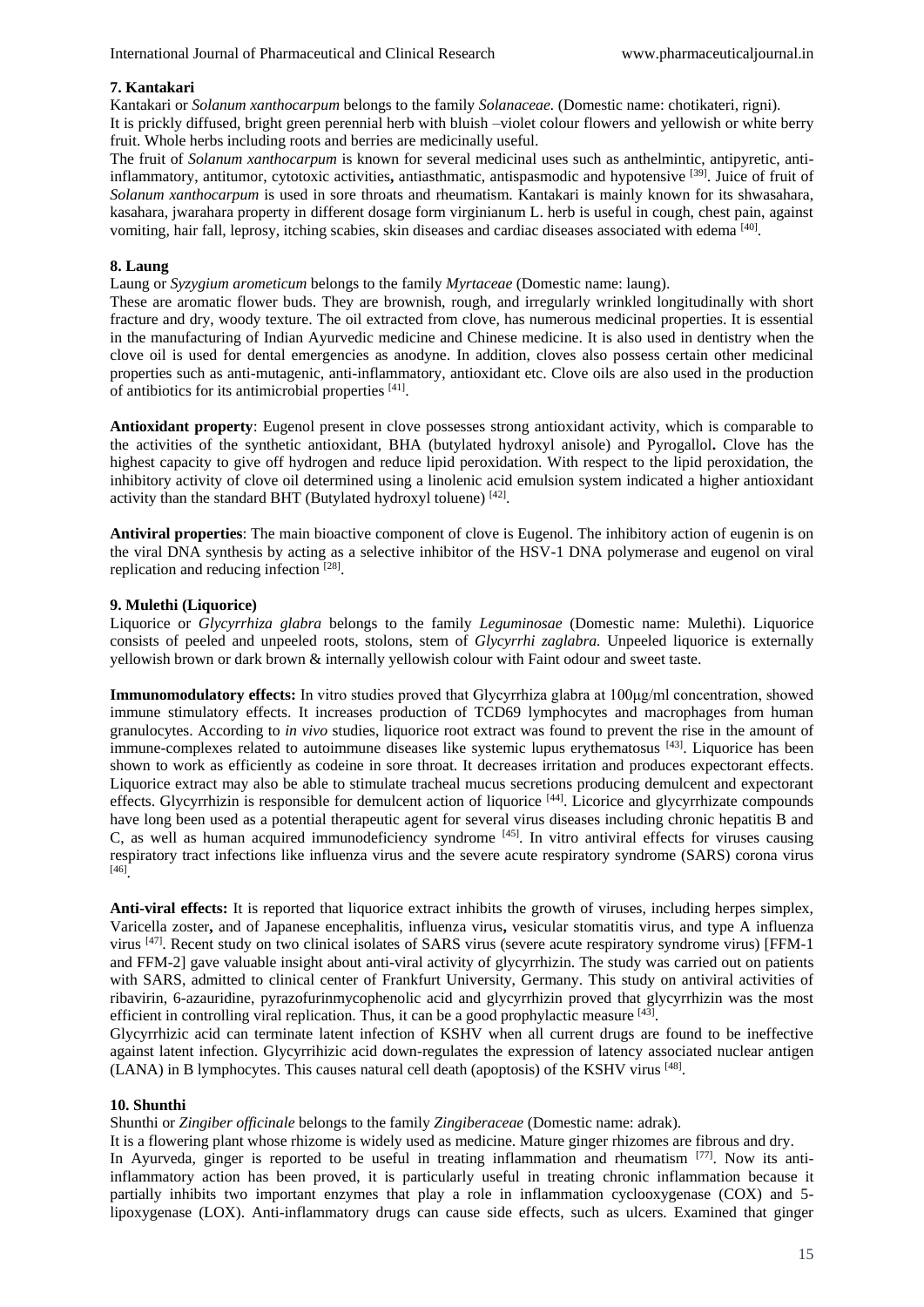administered orally (500 mg/kg) caused significant changes in the serum PGE2 and suggest that ginger could be used as an anti-thrombotic and anti-inflammatory agent [49].

**Immunomodulatory effect:** The bioactive compounds of ginger such as nevirapine, β-sitosterol, 6-gingediol, germacrene, methyl-6- shogaol, 6-gingerol, a-linalool, 6-shogaol, gingerdion, zingiberene, etc., are known to inhibit viral replication; among these the most potent inhibitors of reverse transcriptase (RT) enzyme is βsitosterol, which is predicted to be used as non-nucleoside reverse transcriptase (NNRTIs) HIV-1 inhibitors  $[50]$ . The rhizome of Ginger and its main components like gingerols, shogaols, etc inhibit prostaglandin and leukotriene biosynthesis, inhibit cyclooxygenase and lipoxygenase activities [51], inhibits the synthesis of proinflammatory cytokines such as IL-1, TNF-a, and IL-8 without any significant effect in IL-6 levels; inhibit the excessive production of NO, PGE (2), TNF-a, and IL1beta, reduce the elevated expression of NFkB and TNF-a, down regulate inflammatory iNOS and COX-2 gene expression, inhibit thromboxane synthetase, raise levels of prostacyclin without a concomitant rise in PGE 2 or PGE 2 alpha, inhibit platelet aggregation, decrease agerelated oxidative stress markers and enhance fibrinolysis [19].

**Antiviral properties:** It has been proven by many studies that the ginger and its bioactive compounds showed effective antiviral activity against SARS-CoV-2, Influenza virus, Herpes simplex virus, Human respiratory syncytial virus, Chikungunya virus <sup>[52]</sup>. Ginger acts as anti-SARS-CoV-2 due to their interaction with spike and main protease (Mpro) protein as proved by molecular docking study [53]. The S protein is responsible for SARS-CoV-2 entry during the infection which binds with angiotensin-converting enzyme 2 (ACE2) receptor from the host cell to generate an appropriate environment for viral replication [28].

#### **11. Vasa**

Vasa or *Adhatoda vasica* belongs to the family *Acanthaceae*. (Domestic name: Arusha).

It is evergreen shrub with smooth edge short petiole which is bitter in taste with white flowers and yellowish bark. The root, leaves and flower are part used. It is a potent ayurvedic plant that enhances the respiratory system.

**Antiviral properties**: Adhatoda has been used in traditional medicine to treat respiratory disorders. Both vasicine and vasicinone the primary alkaloid constituents of Adhatoda are well established as therapeutical respiratory agents [54]. Extracts of Adhatoda leaves and roots are useful in treating bronchitis, and other lung and bronchiole disorders, as well as common coughs and colds [49].

### **Conclusion**

In the current pandemic scenario, precautions and boosting immunity are one of the best choices to get away from COVID-19 infection. As per our study on reported literature, we conclude that the uses of spices and herbs may play a significant role against viral infections. We have analysed that common domestic herb *viz. Cinnamon, Giloya, Haridra, Tulsi, Black pepper, Vasa, Bhumyamalaki, Kantakari, Laung, Mulethi, and Shunthi*  play a vital role against SARSCoV-2 (COVID-19) as well as other viral infections, which was also supported by some other recent studies, These Ayurveda herbs are seen to have rich sources to fight against the immunopathogenesis process of viral diseases, which may prove their effectiveness against COVID-19. The result of this review is to provide supportive scientific evidences towards the antiviral, immune-modulator, and Antiinflammatory properties of these herbs. It is recommended that the consumption kwath made up of a combination of the eleven domestic herbs considered above may prove to be a prophylactic or preventive health drink for COVID-19.

#### **Acknowledgement**

The authors wish to acknowledge the facilities provided by the Head, Department of Pharmaceutical Sciences, MLSU as well as the help provided by Mamta Bhatia, and Neha Singh Chouhan, Faculty of Pharmacy, Maulana Azad University, Jodhpur, Rajasthan, India for the preparation of the manuscript.

#### **Funding:** None

**Conflict of Interest:** None Declared.

#### **Glossary**

- 1. *Agni*  Fire; the force residing within the body that creates digestion; responsible for the transformation of one substance into another; metabolism. Agni is contained within pitta.
- 2. *Ajna* Command
- 3. *Asava* Medicated wine made with freshly pressed herbal juice. A popular example is Kumari Asava, which is useful for reproductive and digestive complaints and liver tonification.
- 4. *Arishta* Medicated wine made with a decoction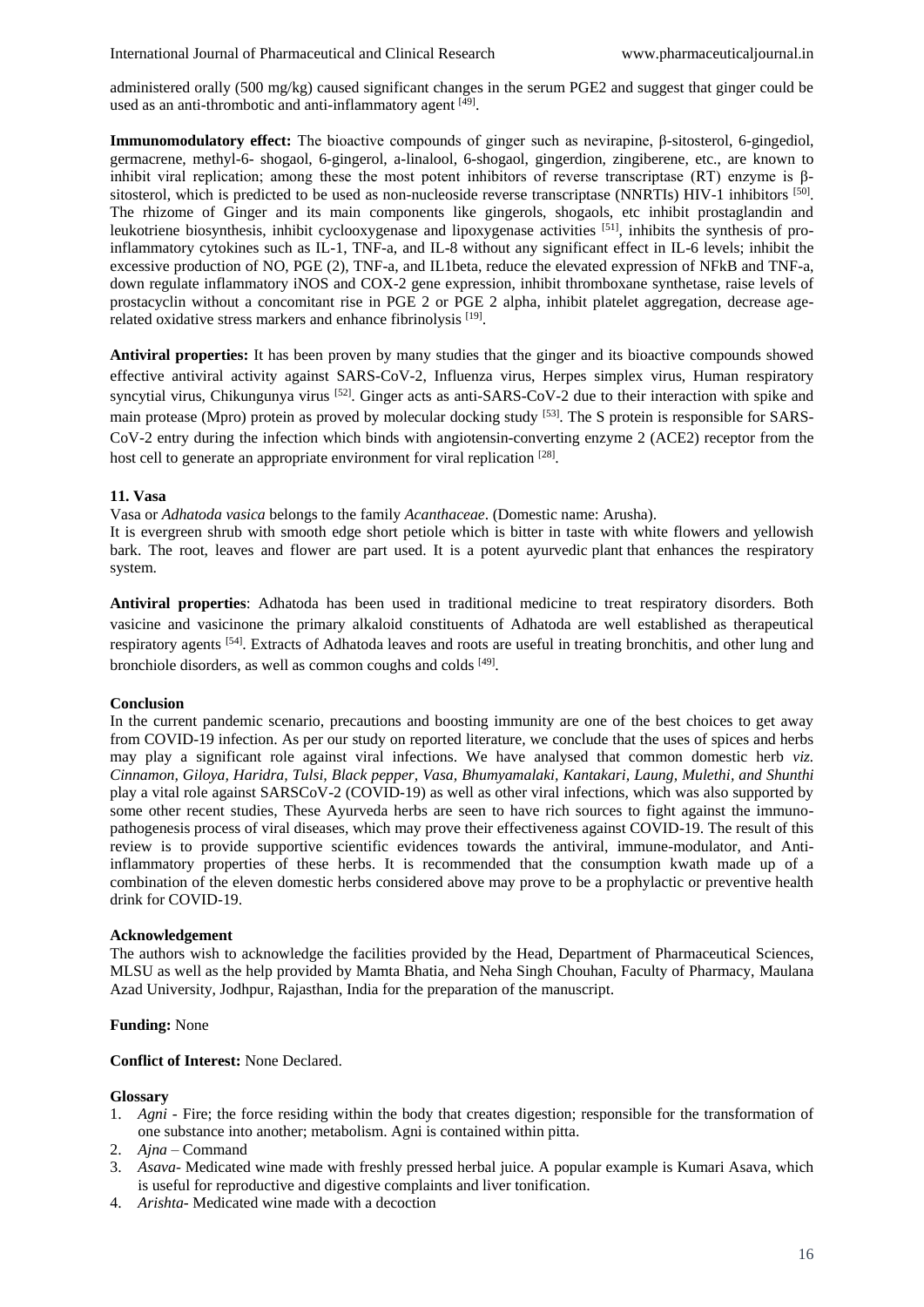- 5. *Avaleha* Sweet candy, jam or jelly.
- 6. *Bala*-The strength or force of the pulse.
- 7. *Balya* Herbs which increase strength and are tonifying.
- 8. *CharakaSamhita* Considered the greatest of all the classical texts on Äyurveda. Written by Charaka, it contains the teachings of the sage Agnivesa, who was one of the six students of the great sage Atreya. It is Agnivesa's teachings which makes up the bulk of what is known about classical Äyurveda. Caraka was himself a great physician.
- 9. *Chit* Consciousness absolute; the ocean within which we all are connected.
- 10. *Dosha* Three main forces which govern the body (väta, pitta and kapha; literally means faulty or to cause harm, although they only do so when they are functioning abnormally. When functioning normally, they maintain the good health of the body and guide all of the normal bodily functions.
- 11. *Dhatu* -Tissue
- 12. *Guti (gutika)* Tablet or pill.
- 13. *Hima* Cold infusion
- 14. *Jwara* Fever
- 15. *Kalka* Herbal paste.
- 16. *Kapha* The force behind the structure and stability of the body; the elements are water and earth; its qualities are heavy, cold, moist, static, smooth and soft; its root is in the upper stomach. Also a term for mucous.
- 17. *Kasa* Cough
- 18. *Kwatha (kwath)* Decoction (made by boiling the hard parts of herbs).
- 19. *Ojas* The subtle immune system; the essence that gives the tissue and the mind strength and endurance; the force that keeps the tissues healthy. Composed primarily of earth and water (qualities similar to kapha). Produced from the essence of shukra. When strong, no disease can affect the body. The energetic template of kalpha.
- 20. *Rasayana* Rejuvenative tonic; nourishes all dhätus and builds ojas. A specialized form of tonification that follows purification such as pancha karma; a special term meaning "that which promotes longevity by preventing aging and by making the body young again". Also called pashat karma.
- 21. *Taila* Oil
- 22. *Vyadhikshamatva* Forgiveness, literally forgiveness of disease; immunity.

### **References**

- 1. Fang B, Meng QH. *The laboratory's role in combating COVID-19*,2020:57(6):400-414.
- 2. https://www.worldometers.info/coronavirus/?fbclid=IwAR35ZFiRZJ8tyBCwazX2Nk7yJjZOLDQiZSA\_MsJAfdK74s8f2a\_Dgx4iVk.
- 3. Hu Y. *Coinfection With HIV and SARS-CoV-2 in Wuhan, China: A 12-Person Case Series*, 2020.
- 4. Maurya DK, DJJoBS. Sharma, and Dynamics, *Evaluation of traditional ayurvedic Kadha for prevention and management of the novel Coronavirus (SARS-CoV-2) using in silico approach*, 2020, 1-16.
- 5. Parkin, J. and B.J.T.L. Cohen, *An overview of the immune system*,2001:357(9270):1777-1789.
- 6. Löhning, M., A. Richter, and A. Radbruch, *Cytokine memory of T helper lymphocytes*, 2002.
- 7. Storey, M. and S.J.N.S. Jordan, *An overview of the immune system*, 2008, 23.
- 8. Bhardwaj A. *COVID-19: Immunology, Immunopathogenesis and Potential Therapies.* 2021: p. 1-36.
- 9. Lin L-T. *Antiviral natural products and herbal medicines*,2014:4(1):24-35.
- 10. Belgel R, ARJIJoP Belge, B. Sciences, *Critical Study of Gandhashastra with Special Reference to Rasashastra and Bhaishajya Kalpana*,2012:2(3):5-9.
- 11. Panda AK. *Ayurveda practitioners consensus to develop strategies for prevention and treatment of Corona Virus Disease (COVID-19)*,2020:5(1):98-106.
- 12. Samhita CJVI-V. Jamnagar, India: Shree Gulab Kunverba Ayurvedic Society, *Charaka samhita*, 1949.
- 13. Singh K, BJAIJAAS. Verma. *The concept of vyadhikshamatva (immunity) in Ayurveda*,2012:1(5):99-108.
- 14. Girija P, NJJoA Sivan, Medicine I. *Ayurvedic treatment of COVID-19/SARS-CoV-2: A case report.* 2020.
- 15. Motghare KP, VJJoDD Yeokar, and Therapeutics, *A Review on Traditional Ayurveda Formulations and their Therapeutic Importance*,2019:9(3):650-653.
- 16. Juliet L, RJJoS. Meenakumari, *AYUSH Kudineer: An Immune Boosting Herbal Health Drink for COVID*,2020:19*:*4(1):48-57.
- 17. Singh N *et al*., *An overview on ashwagandha: a Rasayana (rejuvenator) of Ayurveda*, 2011, 8(5S).
- 18. Rajkumar RPJB. behavior, and immunity, *Ayurveda and COVID-19: where psychoneuroimmunology and the meaning response meet*, 2020.
- 19. Gautam S *et al*. *Immunity against COVID-19: potential role of ayush kwath*, 2020.
- 20. Thomas J, Kuruvilla K. *Cinnamon*, in *Handbook of herbs and spices* Elsevier, 2012, 182-196.
- 21. Crawford, P. and A.J.J.T.J.o.t.A.B.o.F.M. Crawford, *Edema from taking cinnamon for treatment of diabetes: Similar biochemistry and pathophysiology to thiazolidinedione medications*,2018:31(5):809-811.
- 22. Niphade, S.R., *et al*., *Immunomodulatory activity of Cinnamomum zeylanicum bark*,2009:47(12):1168-1173.
- 23. Lucas, K., *et al*., *Cinnamon and Hop Extracts as Potential Immunomodulators for Severe COVID-19 Cases.*,2021:12(263).